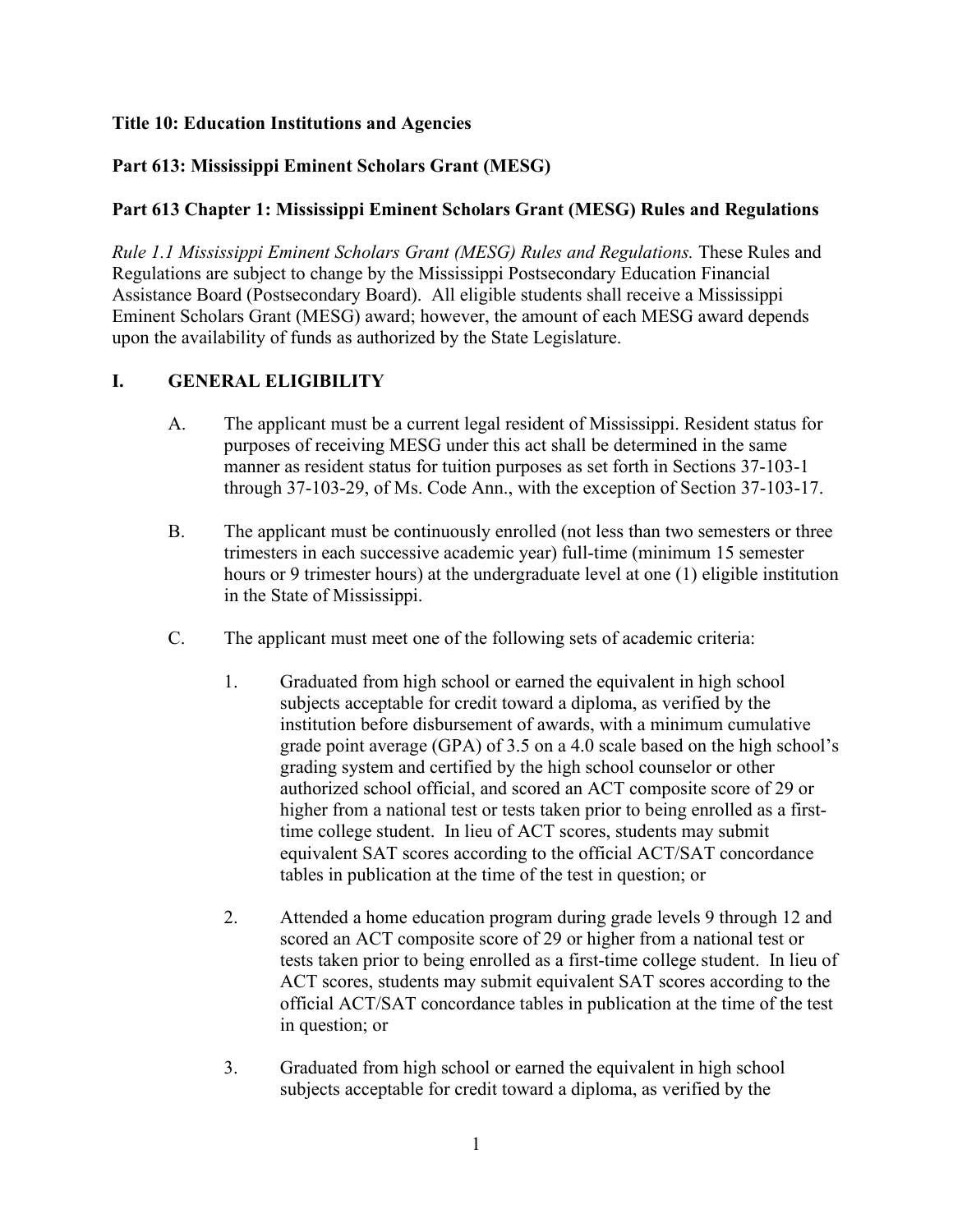institution before disbursement of awards, with a minimum cumulative grade point average (GPA) of 3.5 on a 4.0 scale based on the high school's grading system and certified by the high school counselor or other authorized school official, and was recognized as a semifinalist or finalist by the National Merit Scholarship Corporation or the National Achievement Scholarship Program.

- D. The applicant must enroll as a first-time college student in Mississippi.
	- 1. A "first-time in college" student is any student who has earned fewer than 12 hours of postsecondary academic credit.
		- a) Postsecondary academic credit earned prior to or during the summer immediately subsequent to receiving a high school diploma, or earned while dually enrolled in secondary and postsecondary educational institutions, or while enrolled in the early admission program of a postsecondary institution shall not be considered when determining if a student is a "first-time in college" student.
		- b) Postsecondary academic credit granted by an institution for Advanced Placement (AP) or International Baccalaureate (IB) courses completed in high school shall not be considered when determining if a student is a "first-time in college" student.
	- 2. A student may enroll as a first-time college student *in Mississippi* as long as the student has earned no more than 36 hours of postsecondary academic credit out of state before enrolling in a Mississippi institution. The eligibility of such applicants will be determined in the same manner as "first-time in college" applicants, except that these students shall be required to have maintained the equivalent of a 3.5 cumulative grade point average on a 4.0 scale for all college work attempted, as certified by the attending institution.
- E. The applicant must complete an initial application for state financial aid before the expiration of the third school year succeeding the year of his or her high school graduation and must complete an application on or before September 15 during the fall of the aid year for which the student is seeking assistance.
- F. The applicant must not currently be in default on a Federal or State educational loan or owe a repayment on a Federal or State grant.
- G. The applicant must meet any other general requirements for admission and student financial aid at the student's eligible institution of choice.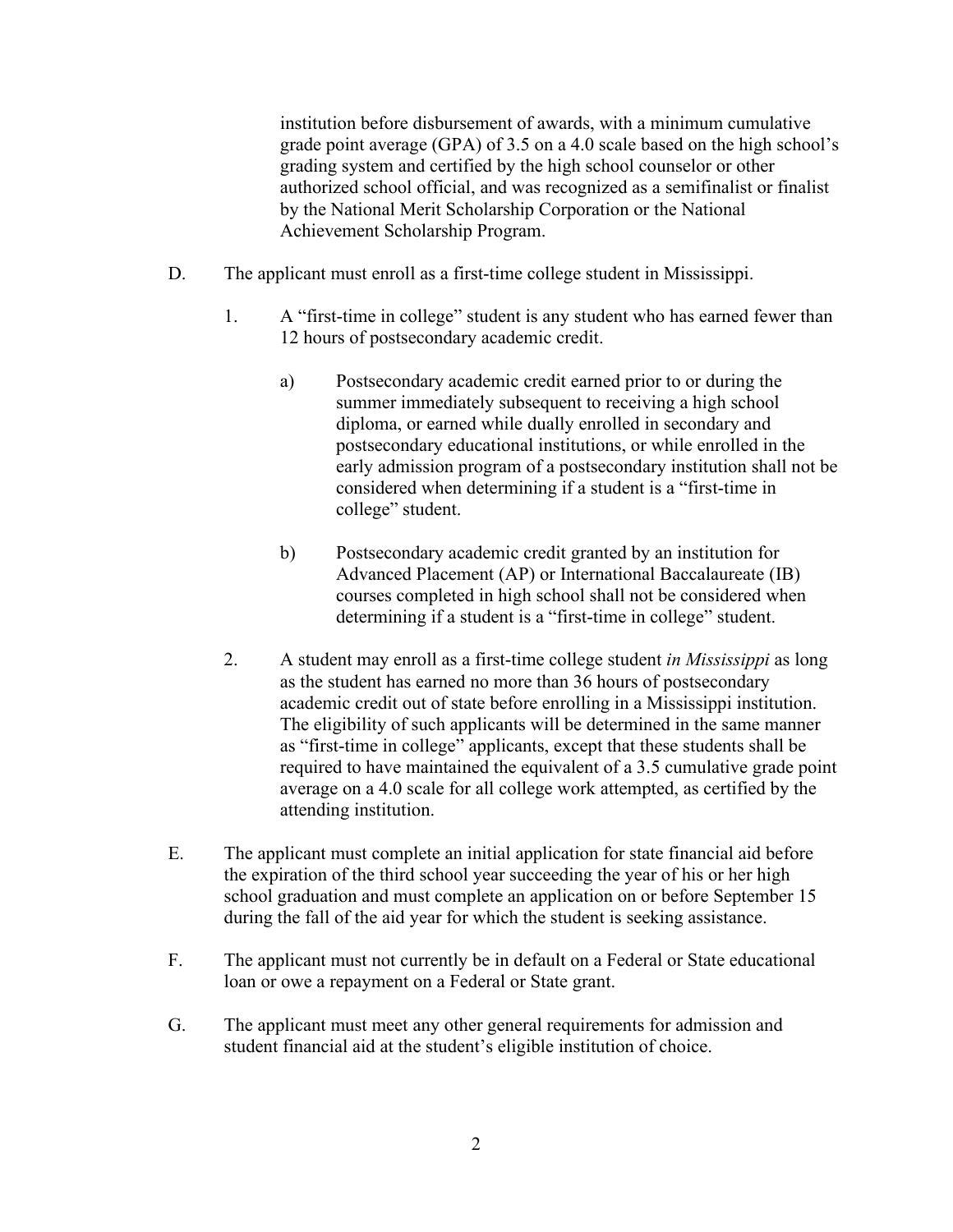### **II. APPLICATION REQUIREMENTS**

- A. First-time applicants must:
	- 1. Complete an initial application online at [www.mississippi.edu/financialaid](http://www.mississippi.edu/financialaid) before the expiration of the third school year succeeding the year of his or her high school graduation and on or before September 15 during the fall of the aid year for which the student is seeking assistance.
	- 2. Submit two forms of documentation of current legal residency by the document deadline of October 15. Acceptable forms of residency documentation are listed in the General Administration Rules and Regulations and published online at [www.mississippi.edu/financialaid.](http://www.mississippi.edu/financialaid)
	- 3. Submit by the document deadline of October 15:
		- a) Proof of graduation from high school or proof of earning the equivalent in high school subjects acceptable for credit toward a diploma, as verified by the institution before disbursement of awards, with a minimum cumulative grade point average (GPA) of 3.5 on a 4.0 scale based on the high school's grading system and certified by the high school counselor or other authorized school official, and proof of an ACT composite score of 29 or higher from a national test or tests. In lieu of ACT scores, students may submit equivalent SAT scores according to the official ACT/SAT concordance tables in publication at the time of the test in question; or
		- b) Proof of attendance at a home education program during grade levels 9 through 12 and proof of an ACT composite score of 29 or higher from a national test or tests. In lieu of ACT scores, students may submit equivalent SAT scores according to the official ACT/SAT concordance tables in publication at the time of the test in question; or
		- c) Proof of graduation from high school or proof of earning the equivalent in high school subjects acceptable for credit toward a diploma, as verified by the institution before disbursement of awards, with a minimum cumulative grade point average (GPA) of 3.5 on a 4.0 scale based on the high school's grading system and certified by the high school counselor or other authorized school official, and proof of recognition as a semifinalist or finalist by the National Merit Scholarship Corporation or the National Achievement Scholarship Program.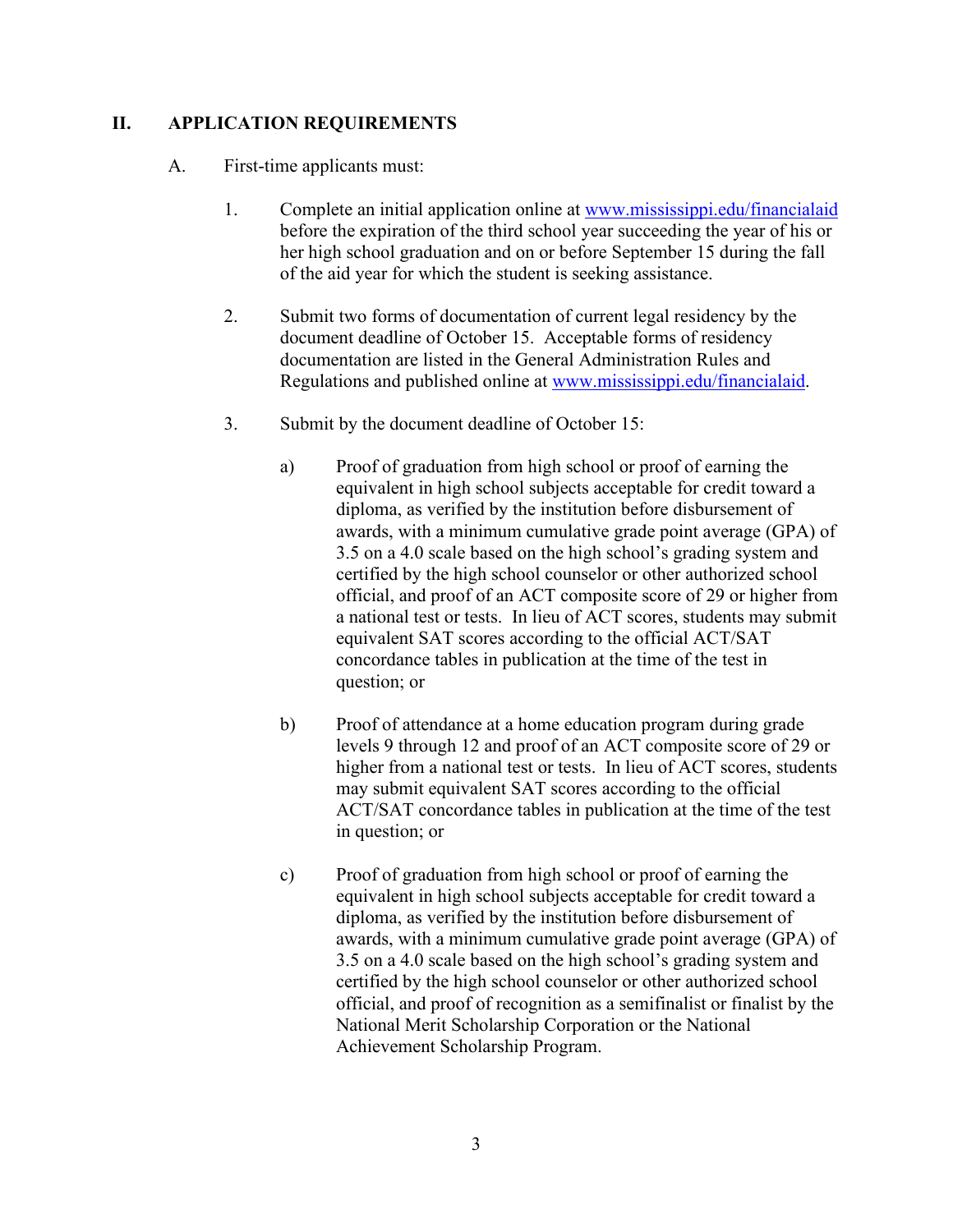- d) Proof of a minimum cumulative grade point average (GPA) of 3.5 on a 4.0 scale on at least 12, but no more than 36, hours of postsecondary education credit, as certified by the attending institution and proof of an ACT composite score of 29 or higher from a national test or tests taken before the student became a firsttime college student. In lieu of ACT scores, students may submit equivalent SAT scores according to the official ACT/SAT concordance tables in publication at the time of the test in question, or proof of recognition as a semifinalist or finalist by the National Merit Scholarship Corporation or the National Achievement Scholarship Program will be accepted in lieu of the ACT.
- 4. Be enrolled full-time (minimum 15 semester hours or 9 trimester hours) at the undergraduate level at one (1) eligible institution in the State of Mississippi. Evidence of enrollment will be automatically provided to the Postsecondary Board by the attending institution.
- B. Renewal applicants must:
	- 1. Complete an application online at [www.mississippi.edu/financialaid](http://www.mississippi.edu/financialaid) by the deadline date of September 15 during the fall of the aid year for which the student is seeking assistance.
	- 2. Maintain current legal residency status in the State of Mississippi.
	- 3. Maintain continuous, full-time enrollment at one (1) eligible institution in the State of Mississippi for not less than two semesters or three trimesters in each successive academic year, unless granted an exception for cause.
		- a) Full-time enrollment consists of a minimum 15 semester hours or 9 trimester hours at the undergraduate level. Evidence of enrollment will be automatically provided to the Postsecondary Board by the attending institution, unless requested from the applicant.
		- b) If a student drops below full-time status during a semester or trimester of the academic year and is not granted an exception for cause by the administering agency, no refund will be required for that term; however, that student is ineligible to receive funds during the following semester or trimester of full-time enrollment of the regular academic year.
	- 4. Maintain satisfactory academic progress toward a degree with a minimum cumulative GPA of 3.5 on a 4.0 scale, as certified by the registrar, based on that institution's calculation, at the end of each semester, trimester, or term of the regular academic year.